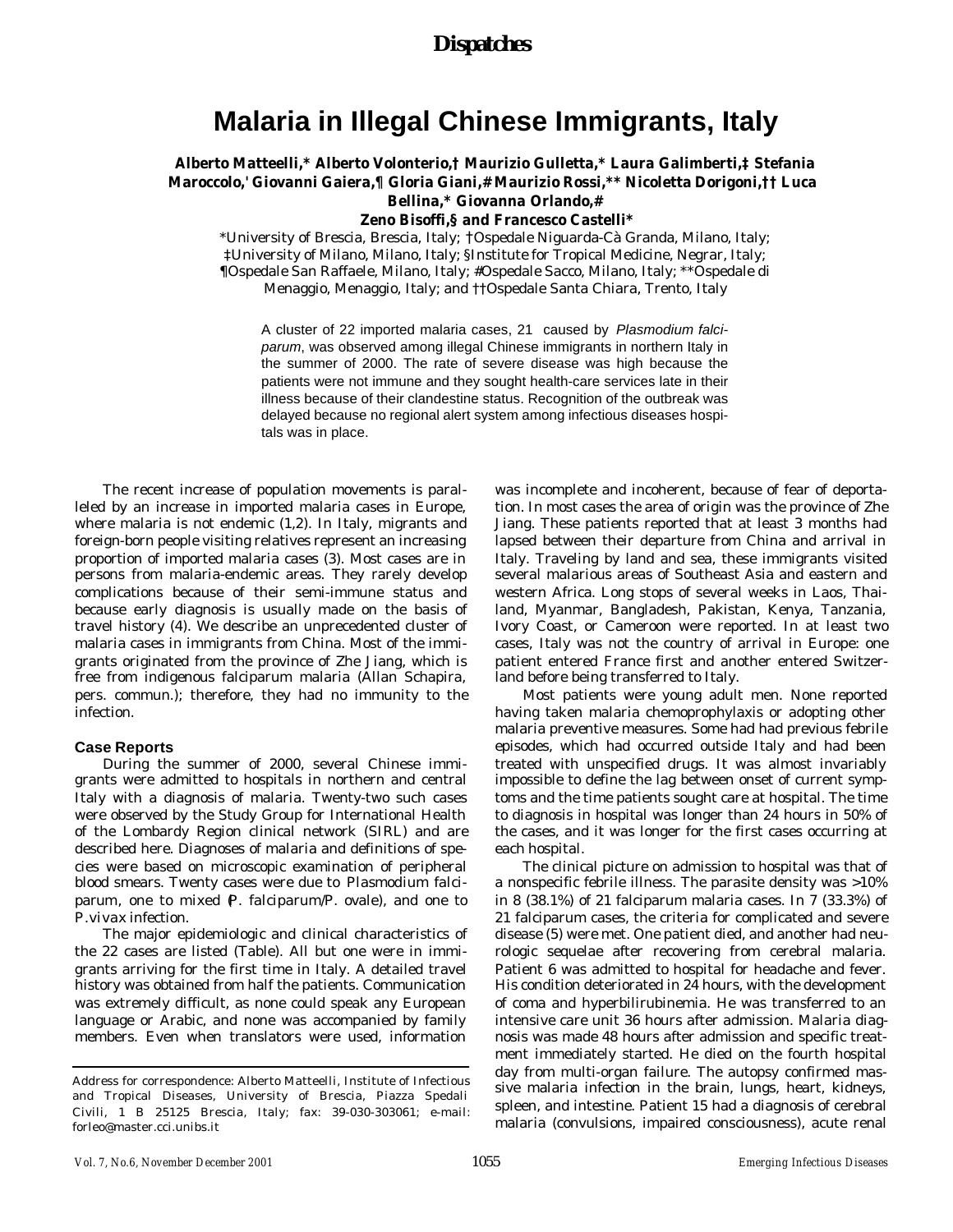## *Dispatches*

Table. Epidemiologic and clinical characteristics of 22 Chinese immigrants with malaria in Italy

| No.              | Sex,<br>age<br>(yrs) | Origin             | Countries<br>visited                                         | Day/<br>mo of<br>initial<br>visit | Malaria<br>species       | Parasite<br>density | Days<br>until<br>hospita<br>$1 dx^a$ | Clinical signs<br>& symptoms | Treatment                                             | Outcome                 |
|------------------|----------------------|--------------------|--------------------------------------------------------------|-----------------------------------|--------------------------|---------------------|--------------------------------------|------------------------------|-------------------------------------------------------|-------------------------|
| $\mathbf{1}$     | M, 24                | Na                 | Pakistan                                                     | 1/7                               | Pf                       | $< 1\%$             | $\mathbf{O}$                         | Uncomplicated                | Quinine +<br>Doxycycline                              | Resolved                |
| $\mathbf{2}$     | F, 20                | Na                 | Na                                                           | 3/7                               | Pf                       | 15%                 | $\mathcal{O}$                        | Uncomplicated                | Mefloquine                                            | Resolved                |
| 3                | M, 26                | Na                 | Na                                                           | 3/7                               | Pf                       | 15%                 | $\overline{0}$                       | Uncomplicated                | Mefloquine                                            | Resolved                |
| 4                | M, 20                | Zhe<br>Jiang       | Laos,<br>Myanmar,<br>Bangladesh,<br>Pakistan, East<br>Africa | 5/7                               | $\rm Pf$                 | $<1\,\%$            | $\overline{c}$                       | Uncomplicated                | Quinine +<br>Doxycycline                              | Resolved                |
| $\mathbf 5$      | M, 29                | Souther<br>n China | Pakistan,<br>Myanmar,<br>Thailand                            | 5/7                               | $\rm Pf$                 | $<1\,\%$            | $\mathbf{1}$                         | Uncomplicated                | Quinine +<br>Doxycycline                              | Resolved                |
| 6                | M, 23                | Na                 | Vietnam,<br>Cambodia,<br>Kenya                               | 17/7                              | Pf                       | 20%                 | $\overline{c}$                       | Severe                       | Quinine +<br>Doxycycline                              | Death                   |
| $\boldsymbol{7}$ | M, 19                | Zhe<br>Jiang       | Pakistan, Ivory<br>Coast                                     | 19/7                              | Pf                       | 3%                  | $\mathbf{2}$                         | Severe                       | Quinine +<br>antifolics:<br>transfusion               | Resolved                |
| 8                | M, 33                | Na                 | Pakistan                                                     | 20/7                              | ${\rm Pv}$               | $\rm Nd^2$          | $\mathbf 0$                          | Nd <sup>3</sup>              | Chloroquine                                           | Resolved                |
| 9                | M, 23                | Na                 | Na                                                           | 20/7                              | $\rm Pf$                 | 2.5%                | $\mathbf{O}$                         | Uncomplicated                | Mefloquine                                            | Resolved                |
| 10               | F, ?                 | Na                 | Pakistan                                                     | 21/7                              | $\rm Pf$                 | 20%                 | 3                                    | Severe                       | Quinine +<br>Doxycycline<br>Exchange<br>transfusion   | Resolved                |
| 11               | M, 26                | Na                 | Na                                                           | 22/7                              | Pf                       | $< 1\%$             | $\mathbf 0$                          | Uncomplicated                | Quinine                                               | Self<br>discharge<br>d  |
| 12               | M, 28                | Na                 | Tanzania                                                     | 22/7                              | Pf                       | 11%                 | 4                                    | Severe                       | Quinine +<br>Clindamicin                              | Resolved                |
| 13               | F, 28                | Na                 | Na                                                           | 26/7                              | $Pf + Po$                | 10%                 | 3                                    | Severe                       | Quinine +<br>Doxycycline<br>Primaquine                | Resolved                |
| 14               | M, 24                | Zhe<br>Jiang       | Laos,<br>Myanmar,<br>Bangladesh,<br>Pakistan, East<br>Africa | 27/7                              | Pf                       | $< 1\%$             | $\mathcal{O}$                        | Uncomplicated                | Quinine +<br>Doxycycline                              | Resolved                |
| 15               | M, 25                | Zhe<br>Jiang       | Laos.<br>Myanmar,<br>Bangladesh,<br>Pakistan, East<br>Africa | 28/7                              | $\rm Pf$                 | $15\%$              | 8                                    | Severe                       | $Quinine +$<br>Doxycycline<br>Exchange<br>transfusion | Neurologi<br>c sequelae |
| 16               | M, 22                | Zhe<br>Jiang       | East Africa                                                  | 28/7                              | Pf                       | $<1\,\%$            | $\mathbf{0}$                         | Uncomplicated                | Quinine                                               | Resolved                |
| 17               | M, 18                | Na                 | Myanmar,<br>Bangladesh,<br>Pakistan, Ivory<br>Coast, France  | 2/8                               | $\mathcal{P}\mathcal{f}$ | $<1\,\%$            | $\mathbf{1}$                         | Uncomplicated                | Quinine +<br>Doxycycline                              | Resolved                |
| 18               | F, 19                | Souther<br>n China | Kenya                                                        | $6/8$                             | $\rm Pf$                 | $1\%$               | 11                                   | Uncomplicated                | Quinine +<br>Doxycycline                              | Resolved                |

<sup>a</sup>A value of 0 indicates diagnosis on the day of admission.

F = female; M = male; dx = diagnosis; mo = month; Na = not assessed; Nd = not determined in a case of *Plasmodium vivax* infection; Pv = *P. vivax*; Pf = *P. falciparum*; Po = *P. ovale* .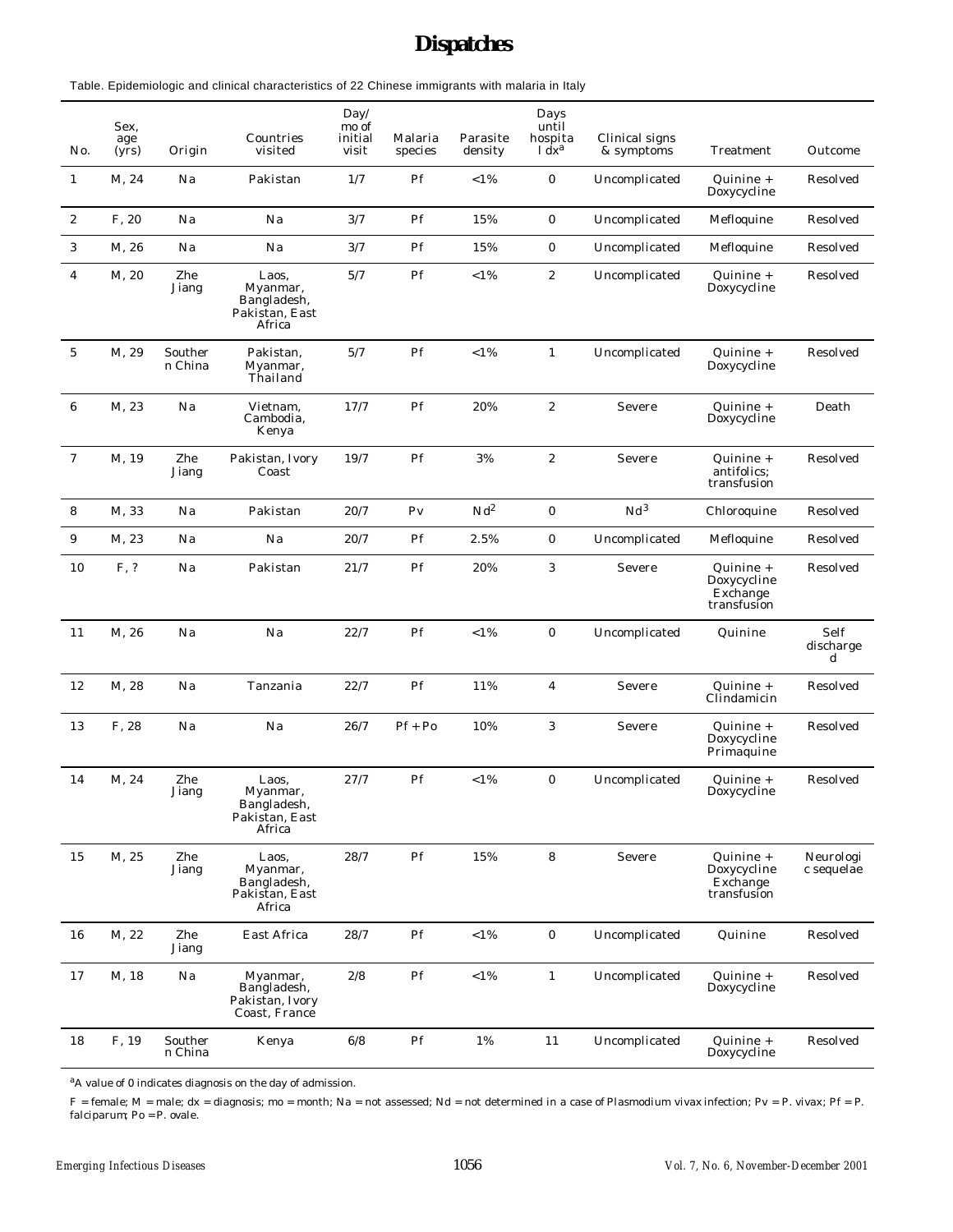| No. | Sex.<br>age<br>(yrs) | Origin            | Countries<br>visited     | Day/<br>mo of<br>initial<br>visit | Malaria<br>species | Parasite<br>density | Days<br>until<br>hospital<br>$dx^a$ | Clinical signs<br>& symptoms | Treatment                                           | Outcome  |
|-----|----------------------|-------------------|--------------------------|-----------------------------------|--------------------|---------------------|-------------------------------------|------------------------------|-----------------------------------------------------|----------|
| 19  | M. 29                | Na                | Pakistan                 | 7/8                               | Pf                 | 1%                  | $\overline{0}$                      | Uncomplicated                | Quinine +<br>Doxycycline                            | Resolved |
| 20  | F. 24                | Zhe<br>Jiang      | <b>Ivory Coast</b>       | 6/9                               | Pf                 | 17%                 | $\mathfrak{2}$                      | Severe                       | Quinine +<br>Doxycycline<br>Exchange<br>transfusion | Resolved |
| 21  | M. 29                | Southern<br>China | Pakistan.<br>Ivory Coast | 11/9                              | Pf                 | $< 1\%$             | $\overline{0}$                      | Uncomplicated                | Quinine +<br>Doxycycline                            | Resolved |
| 22  | M. 18                | Na                | Cameroon                 | 15/11                             | Pf                 | $< 1\%$             | $\overline{0}$                      | Uncomplicated                | Mefloquine                                          | Resolved |

Table, continued. Epidemiologic and clinical characteristics of 22 Chinese immigrants with malaria in Italy

<sup>a</sup>A value of 0 indicates diagnosis on the day of admission.

F = female; M = male; dx = diagnosis; mo = month; Na = not assessed; Nd = not determined in a case of *Plasmodium vivax* infection; Pv = *P. vivax*; Pf = *P. falciparum*; Po = *P. ovale* .

failure, and adult respiratory distress syndrom. He received intravenous quinine, doxycycline, and exchange transfusion, and was discharged in apparently good health 24 days after admission. He was readmitted 1 week later with a neurologic syndrome that required a 7-day hospital stay. The final diagnosis was acute psychosis, which was considered a consequence of the previous episode of cerebral malaria. Patients 10 and 20 had cerebral malaria. They were both treated with intravenous quinine, doxycycline, and exchange transfusion and recovered. Patient 12 also had cerebral malaria, was treated with intravenous quinine and clindamicin, and recovered. Patient 7 had acute anemia and received a blood transfusion in addition to quinine and doxycycline. Uncomplicated cases received either quinine or mefloquine, and all recovered. Patient 11 left the hospital on the same day of admission, without completing his malaria treatment course.

#### **Conclusions**

Malaria is a reemerging problem in Italy, with more then 5,000 cases reported from 1986 to 1996 (6). Most cases are imported and present as sporadic disease. The only major cluster of malaria, reported by Orlando and colleagues, was caused by the practice of sharing injection equipment among drug addicts (7). We describe an unprecedented cluster of imported malaria in Chinese clandestine immigrants. Although Italy is a natural point of arrival for immigrants to Europe, it is unlikely that the cluster was limited to Italy: at least two of our patients visited other European countries before entering Italy.

This cluster deserves some discussion. First, malaria prevention in travelers requires active medical interventions and personal motivation for both chemoprophylaxis and prevention of contact with the vector (8). Clandestine migrants are unlikely to receive such medical attention, and none of our patients reported having taken malaria prophylaxis. Second, falciparum malaria in nonimmune persons is potentially fatal and thus needs to be diagnosed and treated early. A diagnostic delay almost certainly occurred among these immigrants, mainly because clandestine immigrants are

unlikely to seek prompt medical attention. Although this could not be confirmed, the high parasite density at admission to hospital is an indirect indicator. After hospital admission, diagnostic delay was higher for the first cases and decreased thereafter: in the absence of an alert system each hospital had to learn for itself about the possibility of malaria in Chinese immigrants. Third, travelers from nonmalarious areas pose a difficult diagnostic dilemma to health-care providers, who require a detailed travel history to raise the suspicion of malaria. Language barriers and fear of deportation made this step very difficult in our case list. Even when translators were used, patients were still very reluctant to provide the details of their trip to Italy because of their illegal status. It is also possible that they indeed did not know details about the trip.

The clinical consequence of the factors mentioned above was that at hospital admission cases were more severe than average. The rate of severe malaria in the cluster was 33%, which is much higher than the rates of 1.3% in immigrants and 9.2% in nonimmune Italians recently reported for Lombardy region (9). One patient died, and another one had acute psychosis as a consequence of cerebral malaria.

Italy, from which malaria was eradicated in the 1950s, is susceptible to the reintroduction of the disease because the vector, mainly *Anopheles labranchiae*, is still present at high densities (10). *P. vivax* malaria transmitted by indigenous vectors has recently been documented in Maremma, Italy (11). Italian vectors have been found to be refractory to infection by strains of *P. falciparum* from tropical Africa in invitro studies (12). However, the risk of reintroduction of *P. falciparum* strains from Asia, where local vectors are more closely related to the Mediterranean ones, is basically unknown.

Malaria in Chinese immigrants may represent an emerging problem in Europe, one which might increase the rate of severe disease and death from imported falciparum malaria. Interventions to raise awareness of the malaria risk among the Chinese community of clandestine immigrants may not be feasible. To limit the risk for severe disease and death, local health structures in the countries of arrival need